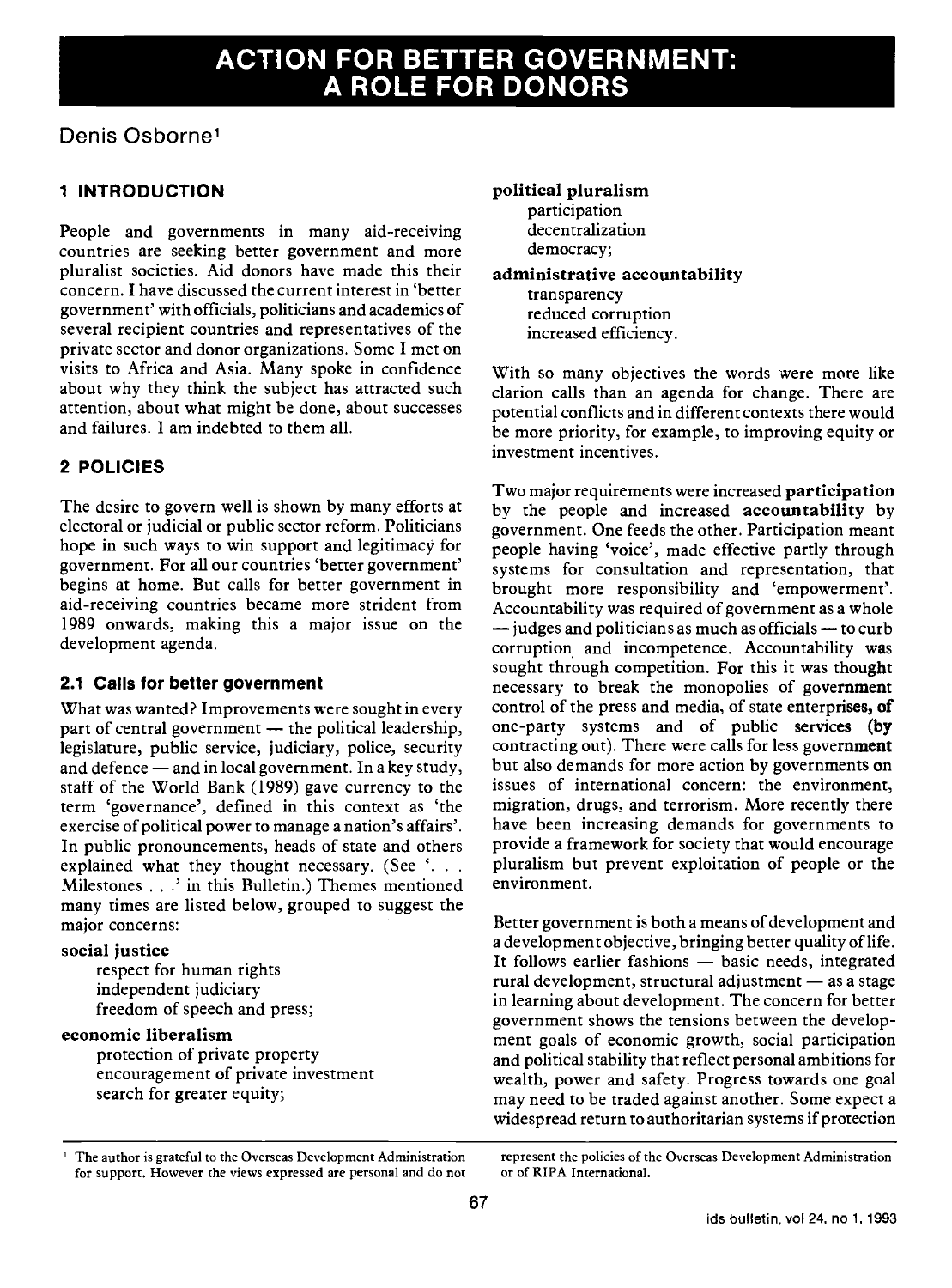of human rights and the espousal of democracy is followed by slowed economic growth or the violent disintegration of society. But for now many citizens of countries receiving aid prefer a voice in their affairs and justice in the way they are treated to an uncertain share in economic growth or to stable but repressive government.

# 2.2 Causes of discontent

A growing discontent with government in aid-recipient countries may be attributed to several causes acting together:

education for more people raises expectations;

information is more readily available through new technologies;

development failures bring disillusion, with 'Deyplans' a subject of ridicule and mistrust;

economic recession hurts, especially where populations are increasing;

excessive bureaucracy provokes resentment through demands for licences and permits for everything in 'permitsive' societies;

corruption makes people angry, especially where it creates a rich élite from which others feel excluded;

over-centralized power brings blame on governments from a generation that cannot accept that all failures are the fault of the colonialists.

These cumulative changes served within many countries as a fuel that external factors could ignite. Two of these external factors were:

news of change elsewhere, especially from Central and Eastern Europe where some had imagined that governments were strong and stable;

the concerns of the donors about human rights, equity, and proper use of funds.

External causes served as sparks to light a fire; criticisms of government arise mainly from people's experience within their own societies. Discontent with government is less marked in countries  $-$  for example in South East Asia  $-$  which have enjoyed continued economic growth and kept corruption within bounds. In these countries there is irritation about the importance attached by donors to good governance; but there is at the same time a local commitment to many of the characteristics of good government.

The motivations for donor interest in better government are (a) the concern in donor constituencies about human rights; (b) the accountability of aid agencies for the proper use of aid; and (c) the increasing concern of governments about global issues of terrorism, drugs and the environment. Donor interest in 'good governance' is controversial, being understood

as advocacy for one universal pattern of government. In countries that have adversarial politics the phrase is welcome to the opposition but constitutes a challenge to the party in power. The term 'better government' is less confrontational because it implies improving patterns of government which may differ in some respects in different cultures. The government and development debate requires a consensus on respect for individual human rights, on the rights of participation for all, women and men, and on the need to restrain and hold accountable any collective human authority. Given that consensus, 'better government' is a goal that all may share.

# 2.3 The challenge to corruption

Corruption merits special consideration because those who benefit from it see the quest for better government as <sup>a</sup> threat. The idea that corruption promotes economic development is false because of the distortions caused when corrupt officials seek to maximize their income (Alam 1990). Arguments that excuse corruption as an adaptation of local custom are untenable. High-level corruption owes more to the culture of unrestrained big business and specially private or state sector monopolies than to the customs of family and village. It operates with a secrecy and on a scale out of keeping with most traditions.

Corruption is politically destabilizing, especially when it is practised on such a scale that it impoverishes others, retards development and creates a closed circle for the very rich. Successful reductions in levels of corruption have been attributed by officials to the determination of the political leadership. Public anger may lead politicians to recognize that their popularity  $-$  and safety  $-$  depend on effective action against corruption.

Agencies to fight corruption have three main tasks. The first is operational: to find evidence of corruption and have people charged. Warnings for those suspected have been found very effective where backed by media coverage of trials and convictions for corruption. The second task is prevention: examining and changing rules and procedures to minimize opportunities for corrupt practice. Scott, Carstairs and Roots (1988) report that one agency found prevention more costeffective than investigation and prosecution in reducing corruption. The third task is public persuasion or community relations: using the mass media, and information packs for schools, to warn against the consequences of corrupt practice and to encourage people to report it.

In some countries it is an offence for public servants to enjoy a standard of living higher than could be sustained by their official salary or to have more money than they could have earned without explanation to the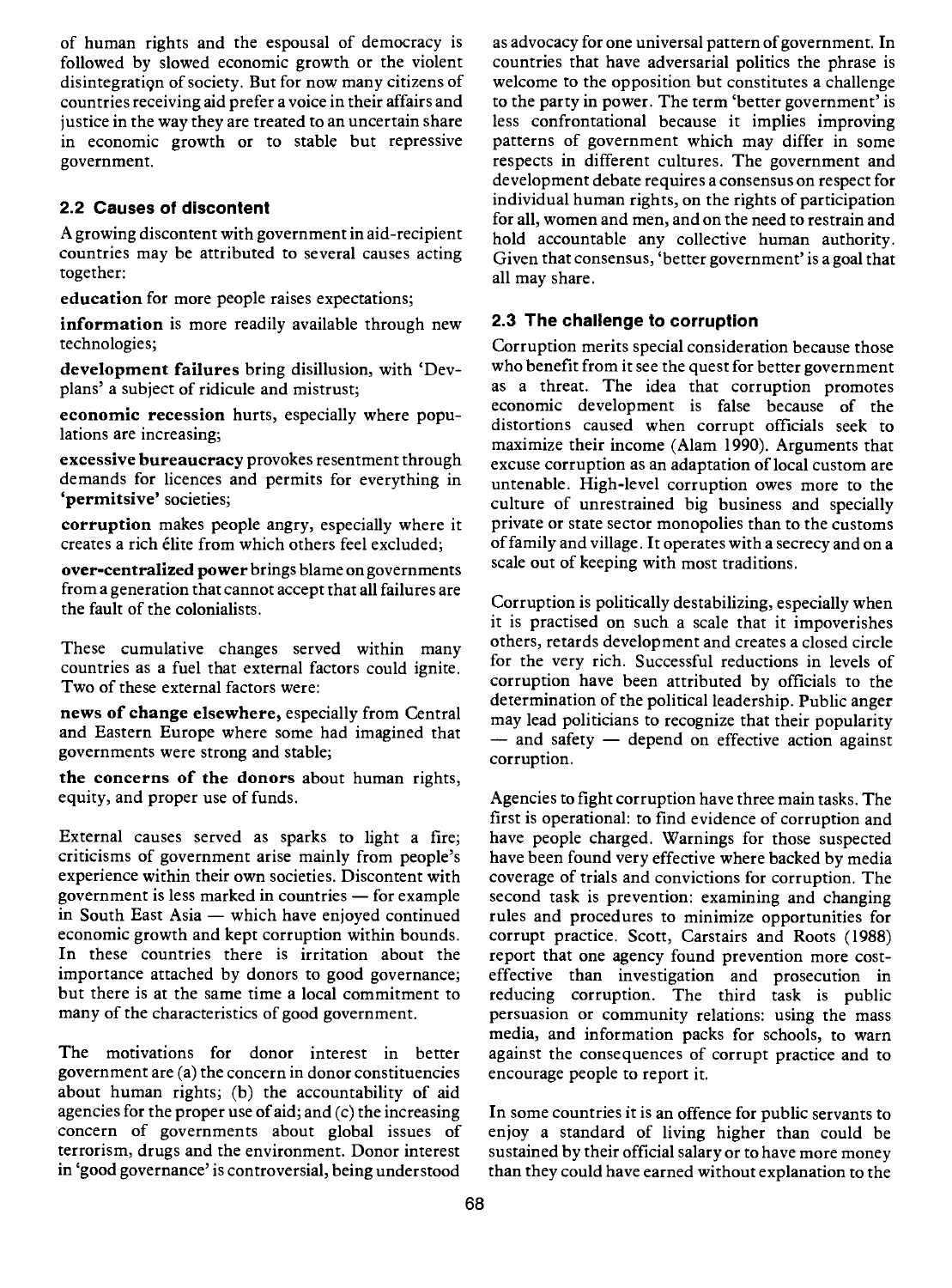courts. The penalty is dismissal. Some think this in breach of human rights by its apparent presumption of guilt. However a code of practice for the public sector could make an appropriate lifestyle and the declaration of assets a condition of employment. Where public sector pay has fallen to such low levels that public servants have to rely on other earnings, new codes of practice may need to be phased in with public sector reform and new rates of pay.

In several countries there is despair about ever reducing corruption. Experience suggests that action can be highly effective if backed by political determination. When an Independent Commission Against Corruption was established in Hong Kong, doubts were expressed about its possible effectiveness because 'graft was a way of life'. The Commission claims that this was proved wrong.

#### 3 PROGRAMMES

Who can make the changes that will bring better government?

First governments  $-$  by reforming their structures as they hear the concerns of the people and learn of changes elsewhere. This requires hard-pressed politicians and over-burdened top officials to make .<br>extra efforts.

Second the people  $-$  by voicing their views.

Third aid donors  $-$  by efforts to ensure that aid is effective and matches the intentions of their own constituencies. As a member of that donor constituency I focus attention here on action by donors while recognizing that responsibility lies primarily with peoples and governments in their own countries.

Donors start with dialogue: ideally trying to understand the problem in different countries and to help governments recognize what needs to be done. Dialogue includes efforts to convince and persuade. Figure 1 shows the other choices before donors seeking to use aid to promote better government.

#### 3.1 Aid conditions

Conditionality means refusing or threatening to refuse aid. Some donors are constrained by their constituencies or mandates to cease giving aid if they think it will do more harm than good  $-$  by bolstering a corrupt or tyrannical government for example. Donors have cut aid to governments which have failed to protect human rights or implement economic reforms. Nelson and Eglinton (1992) argue that conditioned aid may help improve economic governance and respect for human rights but be less effective with respect to competitive democracy. Democracy imposed from outside is hardly democracy. But donor support for better government



goes further than 'political conditionality' or deciding when to cut off aid to the wicked.

#### 3.2 Aid management

The management of aid programmes is part of good or bad government. Donors may promote accountability by giving account to the intended beneficiaries as well as their own treasuries. Donors may foster participation by consulting end users when preparing and implementing projects, giving them a voice and a sense of ownership. Much is done already. More might be done, but the benefits of consultation have to be set against the difficulties and cost of increased management for both donor and recipient.

Aid needs to match the increasing importance of social and political goals for national development. Healey and Robinson (1992) show that economic policies and performance appear uncorrelated with patterns of democratic or authoritarian government. The British Overseas Aid Act (1966, Ch. 21) authorizes assistance to promote development and welfare. Some donors may need to re-examine their mandates where these specify economic growth as the only criterion for aid. Projects directed at social and political goals merit support in their own right and not only if it can be argued that they will promote conditions that favour economic growth.

This leads to problems with project appraisal. Sometimes social benefits are described as 'intangible'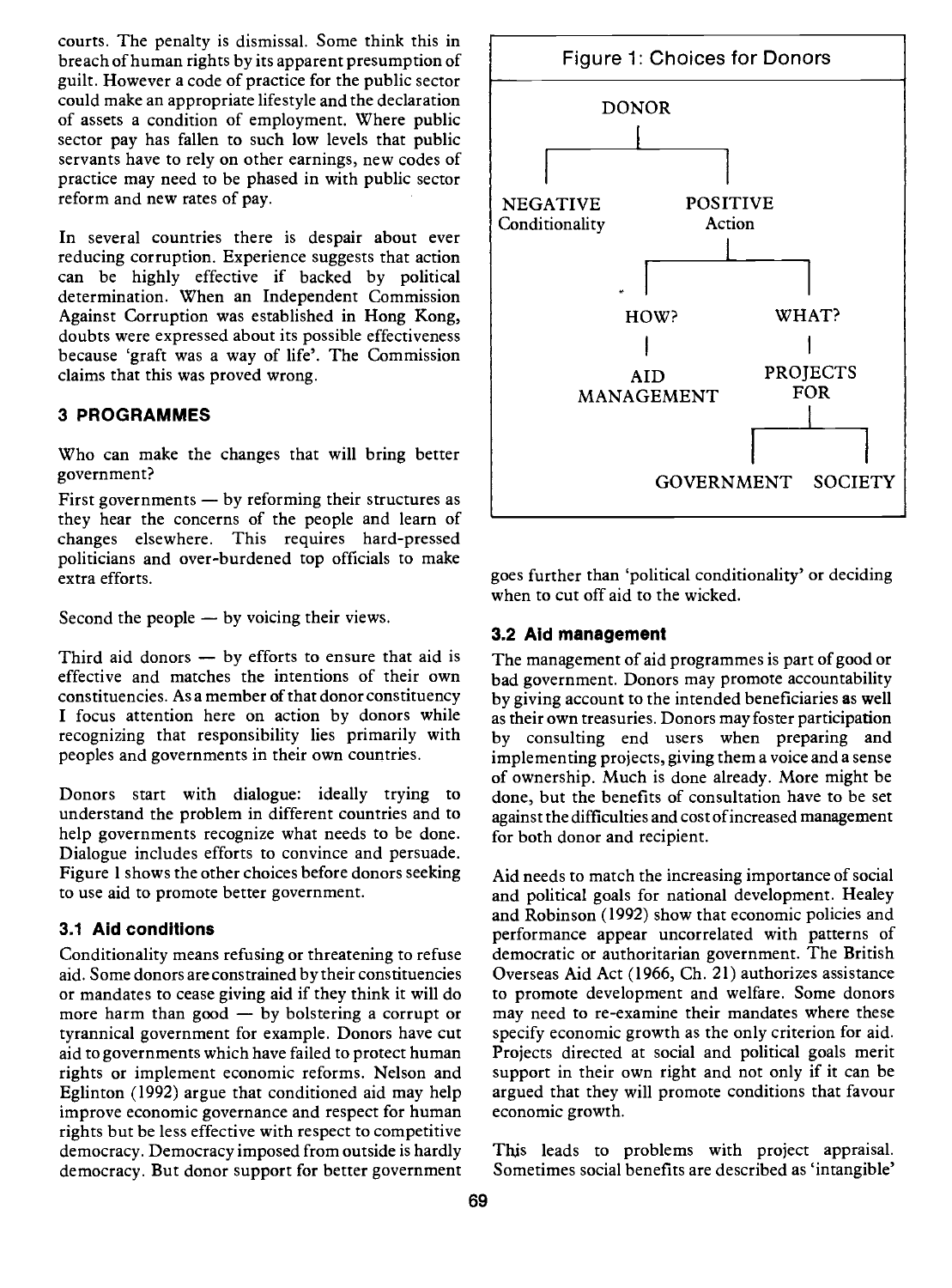but a valuation is implicit in choosing whether to fund a dam, a dispensary or a local newspaper. A more transparent approach would assign values directly to the benefits, even if somewhat arbitrarily. If the letters pages of a newspaper make officials and politicians more accountable, that accountability should bring a marginally better use of funds. The benefit might be worth one per cent of the cost of government services. might be thought to reduce the probability of revolution by 10 per cent and that benefit to be worth three months' National Product, or more. The difficulties in assigning values or ranges of values to social and political benefits are timely reminders that estimates of economic benefit also depend on social and political suppositions (including the improbability of bloody revolution). To quantify is not economistic but a recognition that we judge one project 'more' worthwhile than another for social and political benefits as well as economic.

Aid may strengthen the very monopolies that donors wish to help avoid if donor enthusiasm for institutional development leads to support for one organization, putting competitors out of business. Donors have argued that duplication is wasteful but without duplication there is no competition. Donors may reduce the risk of unwitting support for monopolies by supporting demand rather than supply. Thus funds for public sector training could be given to ministries to buy training where they will. This would bring a market discipline to training organizations and the courses they offer. It would encourage personnel managers to identify priorities for their training budgets rather than take whatever training is available because it is free.

# 4 PROJECTS

Aid donors fund some projects directly intended to help governments to govern well. Donors help with public sector reform and with parliamentary and local government administration and with election monitoring. Much donor support is in the form of training, consultancies, seminars and equipment aimed at institutional development.

The choice of new projects for donor support needs itself to be an exercise in better government. Guiding principles include: devolution to those familiar with local conditions; consultation with end users; ascertaining any conditions necessary if the project is to succeed; simplicity of design with a few clear objectives. More strategically, donors and recipients need to identify together where donor assistance might have an advantage (bringing in 'outsiders', for example, for audits or action against corruption).

Aid to support pluralism will be 'pluralist', having many small seemingly independent parts  $-$  training, equipment, consultancies, seminars - directed to many different parts of government and society. Large numbers of small projects pose difficulties for management. Management problems for donors are compounded by ignorance of local conditions and culture; management tasks for recipients include security and a need to monitor donors and voluntary agencies each having their own constituencies and agenda.

# 5 A PROJECT PORTFOLIO

Examples of projects to help governments govern or to strengthen civil society are given here as a 'Portfolio'. They have been chosen because they were thought valuable in the countries I visited, or have novel features. I have omitted some of the projects that many donors support already. Objectives are italicized.

# The political leadership

1 National briefing seminars would give information about issues facing the country, strengthen relationships between different groups of people, and develop positive attitudes towards accountability in public and private sectors. Short residential seminars for ministers together with senior officials and private sector representatives could discuss papers given by national experts on the economy, social issues, law and order. Donors might facilitate but should not dominate such events. Similar briefing seminars might be held for newly elected members of parliament and local councils.

Donors may be exposed to the charge that there has been much talk about better government and little action. To some extent that charge must be rebutted. Talk has value in showing the need for better government and helping change attitudes, and in many places more talk is needed at the local and national level.

## Participation by the people

2 Local radio programmes could provide information and give voice to people's concerns. A suitable pattern might be similar to 'phone-in' programmes but with roving reporters recording people's views and questions for broadcast together with the responses of professionals, officials and elected representatives. Themes such as health care or legal rights would bring free professional advice to listeners. Broadcasts focused on central or local government services, the activities of the private sector or voluntary agencies would hold officials, elected representatives and managers accountable by asking them to respond.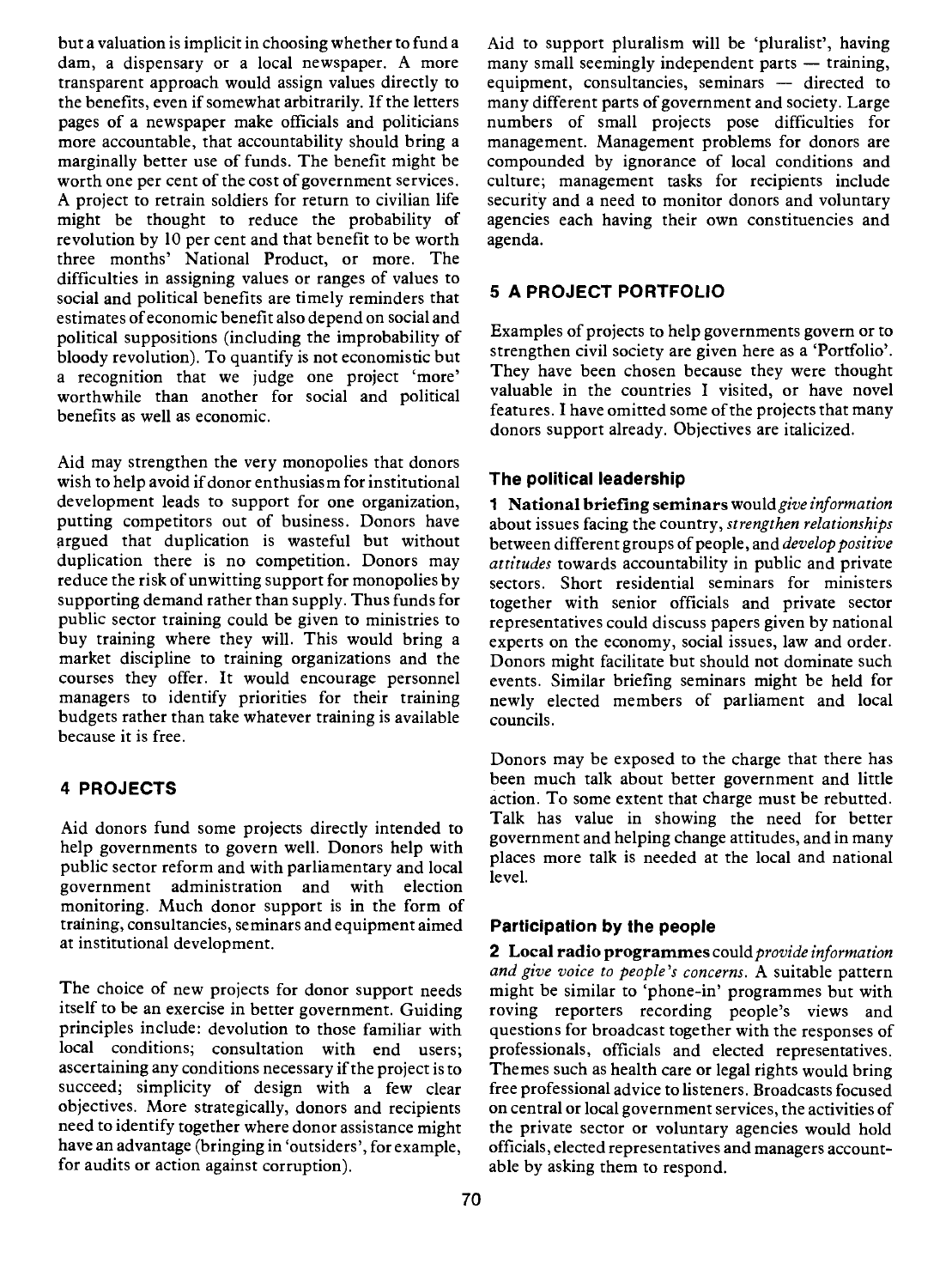Donor funding for an expatriate adviser and equipment could help set up the project and give it political clout. A pilot project providing one hour a week of peak time broadcasting plus repeats on an existing radio station could cover a rural area or suburb with say 500,000 people. One measure of success would be the time people spent listening together with an average value attached to their time. Another would be the number of officials and others called to give account for policies and actions, or to give professional advice. Local programmes rather than national would focus attention on people's more immediate needs. Community radio projects in Peru and elsewhere offer a partial precedent but with less professional content than proposed here.

3 Local newspaper projects are an alternative. Support for several papers would encourage competition of views and prices. This may be sought by subsidizing distribution rather than production, or giving people vouchers to buy papers of their choice which would be cashed by the sellers, thus supporting demand rather than supply. In areas where only one newspaper is thought viable the publishers could be offered training and equipment on condition that 'letters' pages reflected diverse views.

## The public sector

Donors have given substantial support to public sector training for many years. More recently the emphasis has been on public sector reform with institutional changes that require new attitudes as well as new skills.

4 Work audits prepared individually or in groups have as objectives developing attitudes and generating proposals for change. Public servants, with help from a consultant and their 'customers', would describe the products of their work and estimate costs and benefits. The costs are both those directly to government (salaries, support staff, offices) and those indirectly to the nation through diverted production (time spent arranging licences, permits, etc.). Such audits lead to questions about whether the benefits are worth the costs and how costs may be reduced. Low cost small scale studies should help change peoples' thinking about their work.

5 Resource transfer projects could transfer people and resources from the public to the private sector. Features might be: final months of public sector employment used for training; redundancy pay providing start-up capital for work in farming, small scale production or service sector; subsequent savings in public sector salaries available to help fund further transfers, making the project self-sustaining; savings sufficient to allow also increases in public sector pay. Public sector employees may adapt most readily to the private sector ethos in those countries where public servants have found it necessary to supplement their salaries by private work. The initial costs are high, daunting for governments or donors, but have to be met to lessen the risk of social unrest where public sector reforms require redundancies. There are strong arguments for similar support to reduce numbers of military personnel and help their transfer to civilian life.

Public sector numbers have been reduced in Ghana and some other countries and there has been a successful small scale scheme for retraining Gurkhas in Nepal, but in many countries action on redundancies is not taken because the political risk is thought unacceptable.

#### Corruption

6 Action against corruption is a necessary part of efforts to reduce costs and increase efficiency. Recipient governments might welcome donor support to bring outside advice. Possibilities for action include support for the police and the law courts (perhaps with incentives to report attempted bribes, as found succcessful in Tanzania) and for the press (conditional on its freedom to criticize). Donors might help establish or strengthen a National Audit Office (stressing the value of publicity for its findings), a Public Accounts Committee, Ombudsmen or a Public Complaints Bureau (as in Malaysia), an Inspector General of the Public Service (as in Uganda), or an Anti Corruption Agency. Separate anti-corruption agencies have been found effective in Malaysia and Hong Kong. Donors could also help with studies of structural and management changes to reduce opportunities for corruption, and with the preparation of legislation and public service codes of practice.

#### Law and order

The protection of human rights requires fair trial, better prison conditions and greater awareness of legal rights and access to legal aid. Donors who support the police and the courts have a special responsibility for helping ensure that the right people are sentenced and that treatment is humane.

7 Support for an independent judiciary could aim to help judges resist political interference or other local pressures. Donors could help meet the needs described below.

Visible membership of the international legal community, by attendance at international meetings, helps judges have a sense of belonging and provides a network for the exchange of views. This helps judges when their work distances them from their family and local legal community.

An exchange of judges between countries having similar legal systems strengthens the resistance of courts and judges to attempted interference.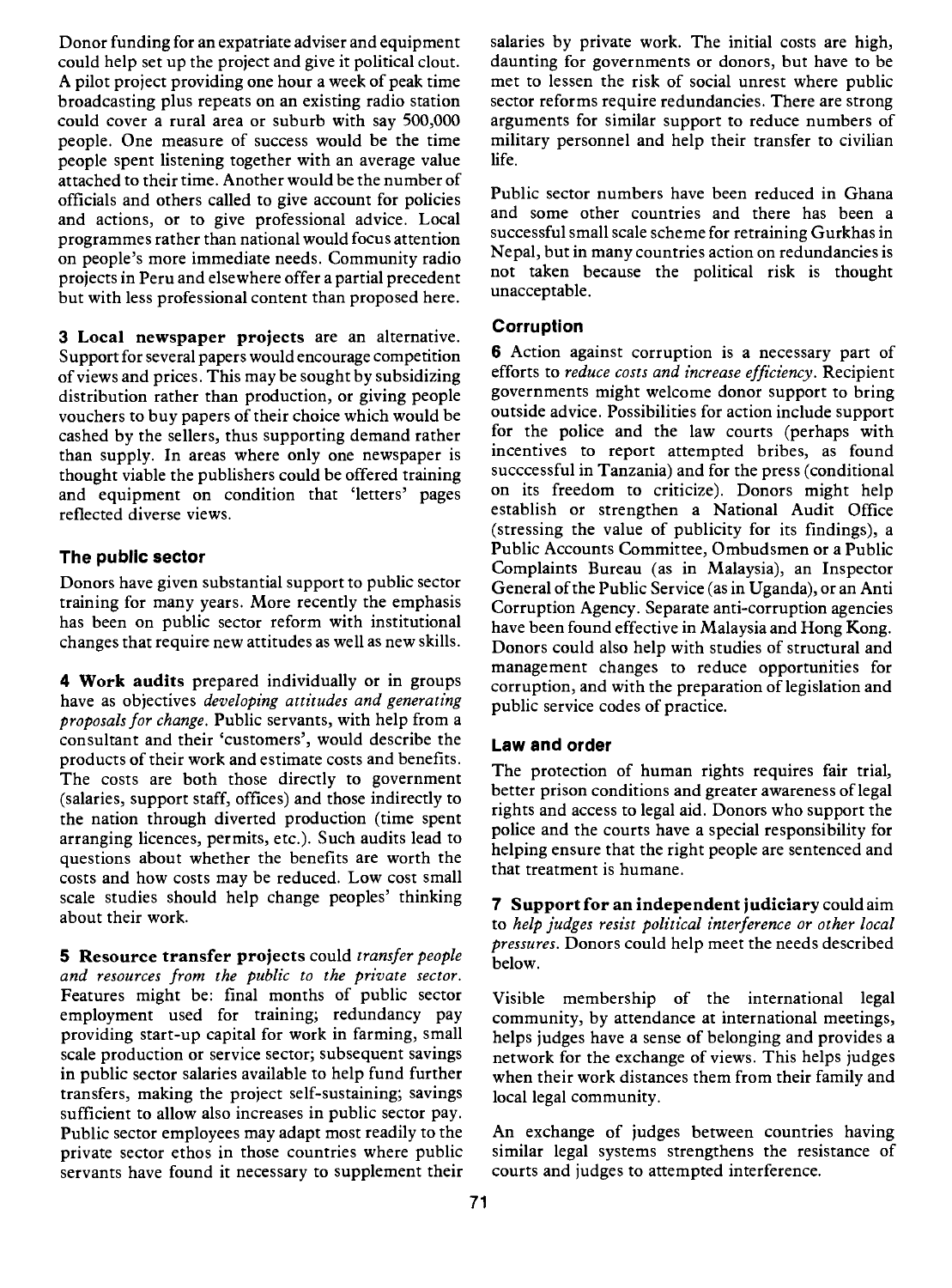Regional or sub-regional courts of appeal, perhaps similar to the European Court, may also strengthen judges from interference in their own countries. Suggestions have been made (for example at a Judicial Colloquium in Banjul in 1990). The initiative rests with regional bodies.

Judges need security against arbitrary dismissal already guaranteed in many countries, but not all. This could be a condition for any donor assistance to maintain law and order. Without this, improved policing and court administration might promote injustice rather than justice.

8 Improvements for prisoners could have as objectives providing more humane treatment, improved conditions, and help with rehabilitation. This would require visits by the family, arrangements for independent prison visitors, training of guards, better training trainers rehabilitation. Donors would need to give support with sufficient conditions for transparency and accountability to satisfy themselves that help would not be misused.

9 Probation schemes could be funded to reduce prison populations, lessen the risk of crimimalizing first offenders and save government expenditure on prisons. Countries that do not have such schemes may need advice on legislation, police monitoring and the establishment of a small probation service, and help with training.

# Civil society

Aid funds are available most readily for public sector investment and for public sector training. Ways need to be found to increase support for the private sector, both for profit-making commercial operations and for voluntary agencies. Such aid needs to be entrepreneurial, less risk-averse than has been the wont of some donors in the past.

10 Private sector support projects could have as their objectives strengthening commercial and professional bodies. They could include elements of training, consultancy, advice on investment, provision of small scale equipment (for example to professional associations or chambers of commerce). Small scale entrepreneurs might benefit from short periods of training arranged locally or from short periods of attachment to similar businesses overseas. Many medium size businesses need advice with accounts. The difficulties are of specification  $-$  requiring the recipient country's government to agree to a rather broadly defined package  $-$  and management. The approach needs to be entrepreneurial, with delegated powers of decision (for example on who should be sent for training), but with arrangements for spot checks to guard against corruption.

Several donors have supported small enterprises. It is easy to be discouraged by failures. There is a learning curve, with the likelihood that repeated efforts and failures will be needed before success is achieved. Aid to private sector companies and organizations should be conditional on the transparency and accountability of their operations.

Similar support might be given to voluntary agencies. In some countries the condition that they should act with more transparency and accountability would be very welcome.

# **Training**

11 Training projects need careful targeting in periods of rapid change and reform, often as part of larger projects aimed at change. The objectives need to include the development of attitudes as well as skills; encouraging commitment as well as competence. Donor support for training has, in the past, concentrated on the development of skills and the attainment of academic qualifications needed for promotion. Sometimes the criteria for promotion are more academic in recipient countries than in donor countries, perhaps in search of an objectivity that checks nepotism, but an emphasis on qualifications rather than job performance selecting people for promotion can be counterproductive.

Success on the job depends on commitment as well as competence, using categories developed for Europe by Everwijn et al (1990). Attitudes are changed by exposure to different ideas, for example from participants with different backgrounds in short international seminars. Work experience in a different environment may also prove effective.

Improved skills are needed. But courses aimed at developing skills might develop attitudes also with one or two extra days for discussion of the wider issues in seeking better government and more pluralist societies. Public servants and private sector and voluntary agency employees should see their work in the context of demands for improved accountability and participation.